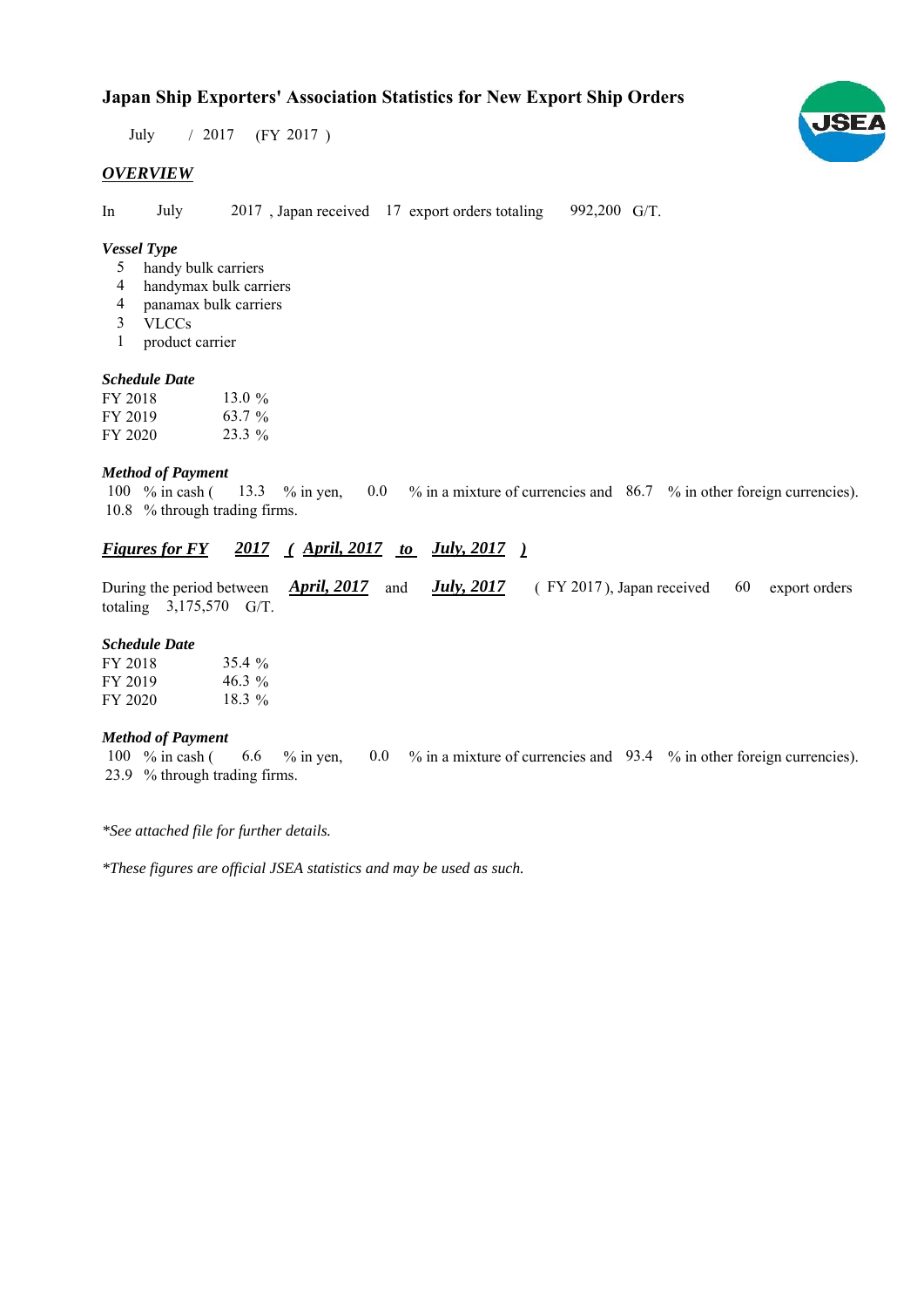## New Export Orders Placed in July 2017 (FY 2017) Based on Fiscal Year

| $\frac{1}{2}$         |     |                  |     |            |     |            |          |          |     |           |     |           |     |                   |     |                   |
|-----------------------|-----|------------------|-----|------------|-----|------------|----------|----------|-----|-----------|-----|-----------|-----|-------------------|-----|-------------------|
| Description           |     | Apr 16 to Mar 17 |     | March 2017 |     | April 2017 |          | May 2017 |     | June 2017 |     | July 2017 |     | Apr 17 to July 17 |     | Jan 17 to July 17 |
|                       | No. | G/T              | No. | G/I        | No. | G/T        | No.      | G/T      | No. | G/T       | No. | G/T       | No. | G/T               | No. | G/T               |
| General Cargos        |     | 230,000          |     | 230,000    |     | 305,000    |          |          |     |           |     |           |     | 305,000           |     | 535,000           |
| <b>Bulk Carriers</b>  | 63  | 2,834,650        | 131 | 490,000    | 131 | 479,900    | $\Omega$ | 326,050  | 16  | 800.620   | 13  | 449,500   | 51  | 2,056,070         |     | 3,265,970         |
| Tankers               | 27  | .728,1591        | ΩI  | 819.260    |     | 63,500     |          |          |     | 208,300   |     | 542,700   |     | 814,500           | 19  | 1,736,660         |
| Combined Carriers     |     |                  |     |            |     |            |          |          |     |           |     |           |     |                   |     |                   |
| Others                |     |                  |     |            |     |            |          |          |     |           |     |           |     |                   |     |                   |
| Total                 | 95  | 4,792,809        | 27  | 1,539,260  | 16  | 848,400    |          | 326,050  | 18  | 1,008,920 | 17  | 992,200   | 60  | 3,175,570         | 101 | 5,537,630         |
| FY 2017 / FY 2016 (%) |     | $*23.8$          |     | 197.5      |     | 323.4      |          | 112.3    |     | 620.1     |     | 327.1     |     | 311.7             |     | ** 240.3          |
| In CGT                |     | 2,002,825        |     | 633,872    |     | 380,455    |          | 156,465  |     | 396,975   |     | 378,397   |     | 1,312,292         |     | 2,266,726         |

*Figures for shipbuilding orders of 500 G/T and over for export as steel vessels placed with JSEA members are covered.*

\*FY 2016/FY2015

\*\*Calendar Year 2017

JSEA (August 2017)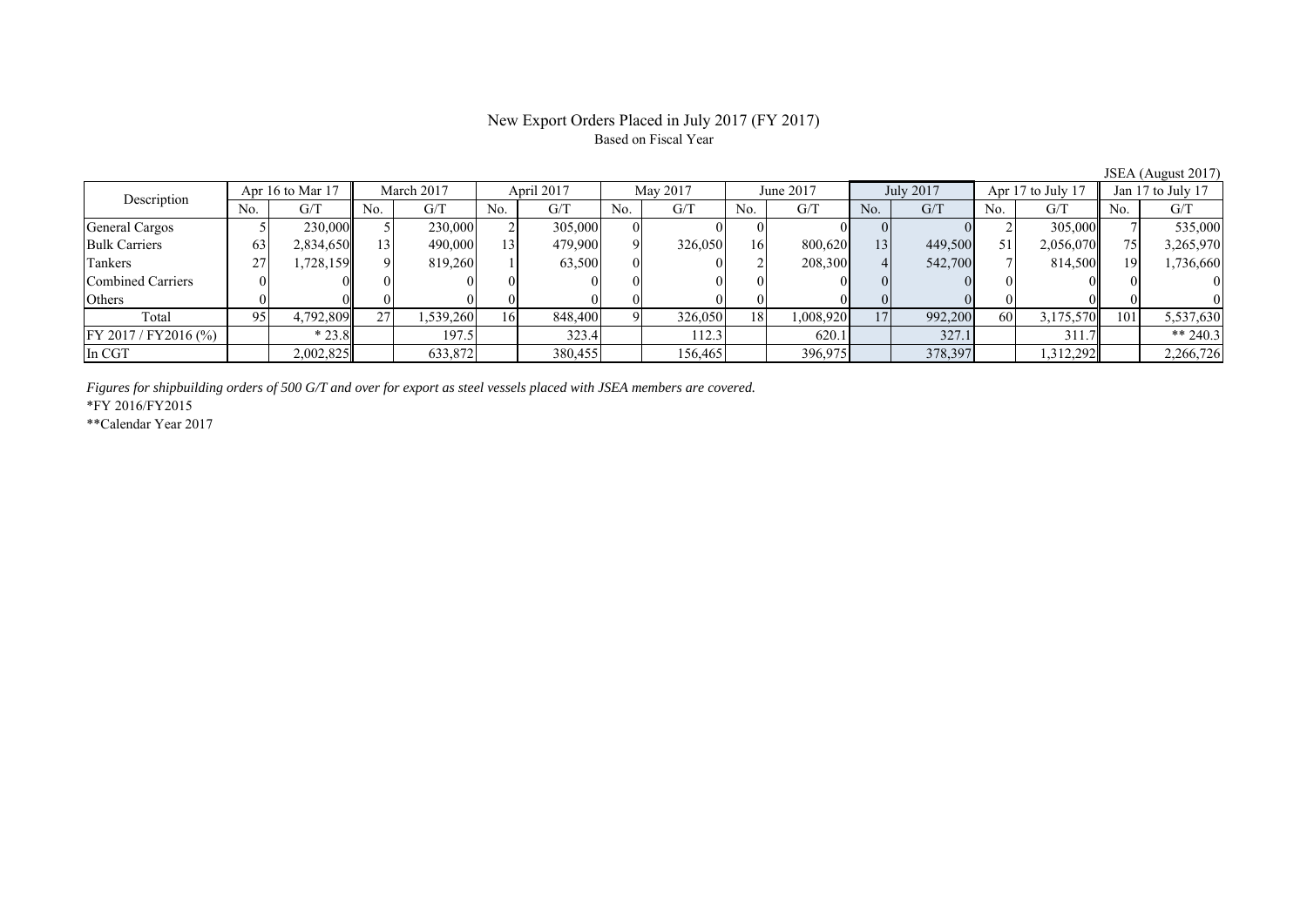## Export Ships Delivered in July 2017 (FY 2017) Based on Fiscal Year

|                          |     |                    |     |            |     |            |     |          |                |           |                |           |                |                   |     | $0.0111$ ( <i>I</i> Magnot $2011$ |  |
|--------------------------|-----|--------------------|-----|------------|-----|------------|-----|----------|----------------|-----------|----------------|-----------|----------------|-------------------|-----|-----------------------------------|--|
| Description              |     | Apr 16 to Mar $17$ |     | March 2017 |     | April 2017 |     | May 2017 |                | June 2017 |                | July 2017 |                | Apr 17 to July 17 |     | Jan 17 to July 17                 |  |
|                          | No. | G/T                | No. | G/T        | No. | G/T        | No. | G/T      | N <sub>0</sub> | G/T       | N <sub>o</sub> | G/T       | N <sub>0</sub> | G/T               | No. | G/T                               |  |
| General Cargos           | 14  | 929,115            |     | 216.977    |     | 150.709    |     | 150.709  |                | 300,633   |                | 75,044    |                | 677,095           |     | 1,053,000                         |  |
| <b>Bulk Carriers</b>     | 223 | 8,589,607          | つぐ  | 958,742    | 14  | 453,866    | 10  | 439.096  |                | 571,522   | 19             | 725,780   | 60             | 2,190,264         | 146 | 5,438,562                         |  |
| Tankers                  | 27  | .336.139           |     | 76,044     |     | 285,684    |     | 215,317  |                | 162,797   |                | 262,277   | 14             | 926,075           | 24  | 1,259,249                         |  |
| <b>Combined Carriers</b> |     |                    |     |            |     |            |     |          |                |           |                |           |                |                   |     |                                   |  |
| Others                   |     | 20,637             |     | 20,637     |     |            |     | 125,572  |                |           |                |           |                | 125,572           |     | 146.209                           |  |
| Total                    | 265 | 10,875,498         |     | .272.400   | 19  | 890,259    | 161 | 930,694  | 21             | 1,034,952 | 25             | 1,063,101 | 81             | 3,919,006         | 183 | 7,897,020                         |  |
| $FY 2017 / FY 2016$ (%)  |     | $*91.9$            |     | 69.9       |     | 106.4      |     | 97.2     |                | 97.4      |                | 178.0     |                | 113.5             |     | ** 96.2                           |  |
| In CGT                   |     | 5,149,199          |     | 634,910    |     | 408,356    |     | 480,822  |                | 455,550   |                | 493,380   |                | 1,838,108         |     | 3,772,767                         |  |

*Deliveries of new shipbuilding orders of 500 G/T and over for export as steel vessels placed with JSEA members are covered.*

\*FY 2016/FY2015

\*\*Calendar Year 2017

JSEA (August 2017)